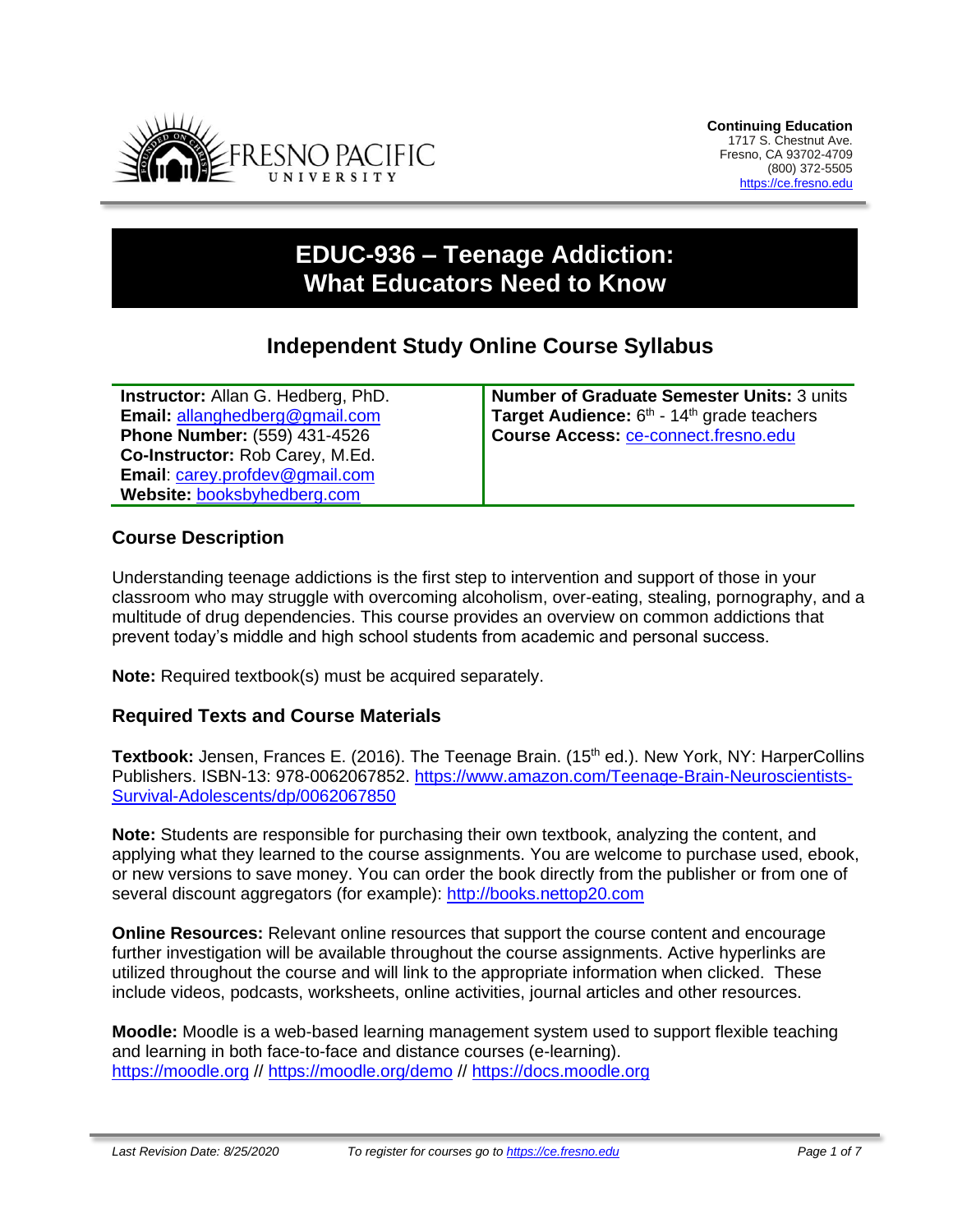## **Course Dates**

Self-paced; students may enroll at any time and take up to one year, from the date of registration, to complete assignments. Students may complete assignments in no less than three weeks for a 3 unit course (one week per unit).

#### **National Standards Addressed in This Course**

#### **National Board for Professional Teaching Standards (NBPTS)**

[\(http://www.nbpts.org/standards-five-core-propositions/\)](http://www.nbpts.org/standards-five-core-propositions/)

First published in 1989 and updated in 2016, *[What Teachers Should Know and Be Able to Do](http://www.accomplishedteacher.org/)* articulates the National Board's Five Core Propositions for teaching. The Five Core Propositions comparable to medicine's Hippocratic Oath — set forth the profession's vision for accomplished teaching. Together, the propositions form the basis of all National Board Standards and the foundation for National Board Certification. Course assignments have been designed so students can demonstrate excellence against these professional teaching standards whenever possible.

- Proposition 1: Teachers are committed to students and their learning
- Proposition 2: Teachers know the subject they teach and how to teach those subjects to students
- Proposition 3: Teachers are responsible for managing and monitoring student learning
- Proposition 4: Teachers think systematically about their practice and learn from experience
- Proposition 5: Teachers are members of learning communities

#### **Continuing Education Program Student Learning Outcomes**

| CE <sub>1</sub> | Demonstrate proficient written communication by articulating a clear focus,<br>synthesizing arguments, and utilizing standard formats in order to inform and<br>persuade others, and present information applicable to targeted use.                                    |
|-----------------|-------------------------------------------------------------------------------------------------------------------------------------------------------------------------------------------------------------------------------------------------------------------------|
| CE <sub>2</sub> | Demonstrate comprehension of content-specific knowledge and the ability to apply it                                                                                                                                                                                     |
|                 | in theoretical, personal, professional, or societal contexts.                                                                                                                                                                                                           |
| CE <sub>3</sub> | Reflect on their personal and professional growth and provide evidence of how such                                                                                                                                                                                      |
|                 | reflection is utilized to manage personal and professional improvement.                                                                                                                                                                                                 |
| CE <sub>4</sub> | Apply critical thinking competencies by generating probing questions, recognizing<br>underlying assumptions, interpreting and evaluating relevant information, and<br>applying their understandings to the professional setting.                                        |
| CE <sub>5</sub> | Reflect on values that inspire high standards of professional and ethical behavior as<br>they pursue excellence in applying new learning to their chosen field.                                                                                                         |
| CE <sub>6</sub> | Identify information needed in order to fully understand a topic or task, organize that<br>information, identify the best sources of information for a given enquiry, locate and<br>critically evaluate sources, and accurately and effectively share that information. |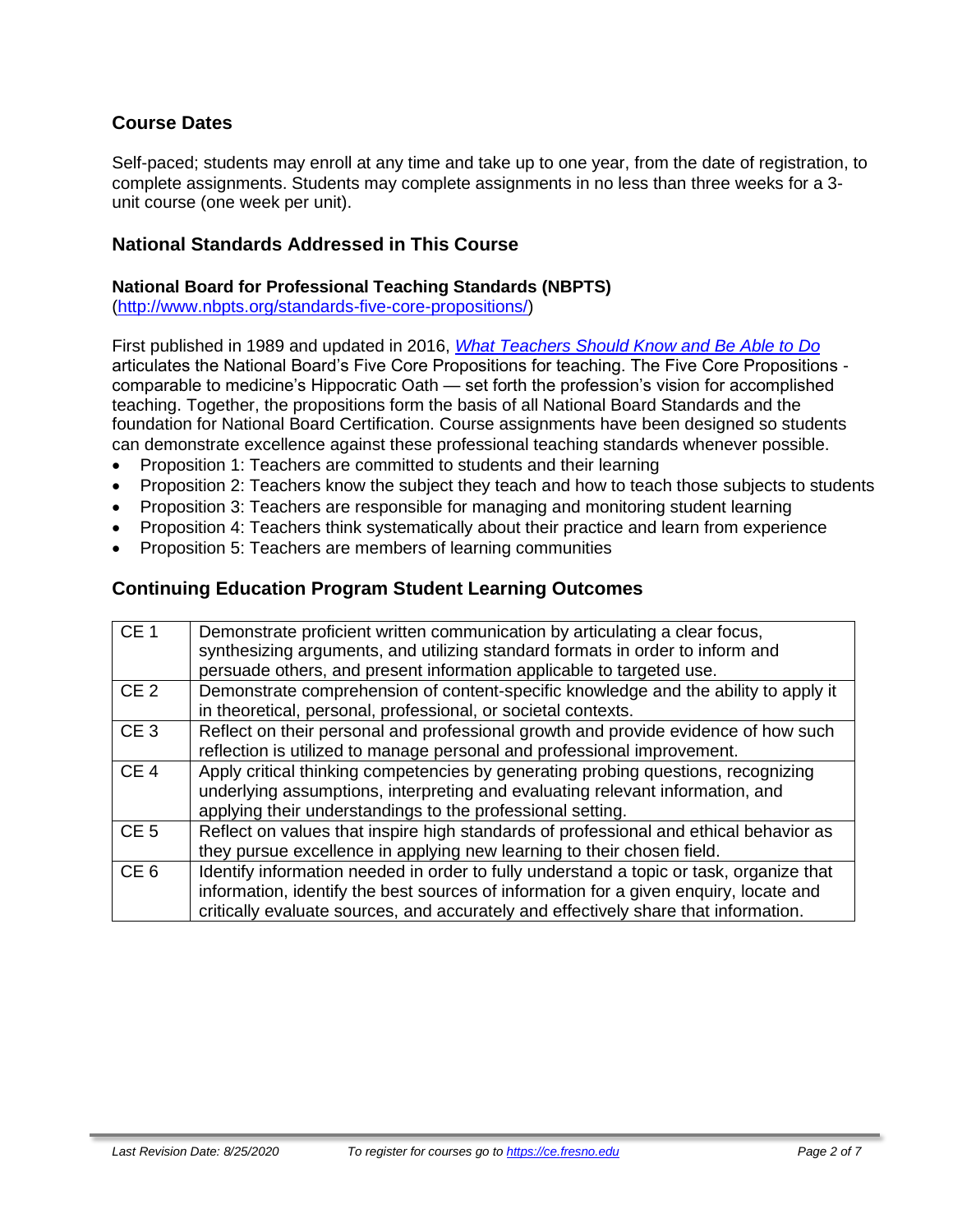## **Student Learning Outcomes (SLOs) for This Course**

| <b>Student Learning Outcomes for This Course</b><br>By the end of this course student will be able to: |                                                                                                                      | <b>National Standards</b><br><b>Addressed in This</b><br>Course* | Continuing<br><b>Education Program</b><br><b>Student Learning</b><br><b>Outcomes</b><br>Addressed** |
|--------------------------------------------------------------------------------------------------------|----------------------------------------------------------------------------------------------------------------------|------------------------------------------------------------------|-----------------------------------------------------------------------------------------------------|
|                                                                                                        | 1. Identify the general array of addiction<br>behaviors in today's youth.                                            | <b>NBPTS 1, 5</b>                                                | CE <sub>6</sub>                                                                                     |
| 2.                                                                                                     | Describe the physiology of addiction.                                                                                | <b>NBPTS 1, 3, 5</b>                                             | CE 1, 4                                                                                             |
|                                                                                                        | 3. Differentiate effective versus ineffective<br>methods of intervention for addicted youth.                         | <b>NBPTS 1, 4, 5</b>                                             | CE <sub>4</sub>                                                                                     |
| 4.                                                                                                     | Identify several key factors that contribute to<br>teen addiction.                                                   | <b>NBPTS 1, 4, 5</b>                                             | CE 2, 4, 6                                                                                          |
| 5.                                                                                                     | Determine appropriate actions that a teacher<br>can employ to help students that are seeking<br>help.                | <b>NBPTS 1, 3, 4</b>                                             | CE 4, 5                                                                                             |
| 6.                                                                                                     | Identify strategies to better understand and<br>help teens dealing with addictions.                                  | <b>NBPTS 4, 5</b>                                                | CE 1, 6                                                                                             |
|                                                                                                        | 7. Develop a presentation on the topic of youth<br>addiction that can be shared with other<br>educators or students. | <b>NBPTS 3, 4, 5</b>                                             | CE 1, 2, 6                                                                                          |

\* Please refer to the section on **National Standards Addressed in This Course**

\*\* Please refer to the section on **Continuing Education Program Student Learning Outcomes**

## **Topics, Assignments, and Activities**

| <b>Module Title</b>   | <b>Module Assignments and Activities</b>                      | <b>Points</b><br><b>Possible</b><br>for Each<br><b>Assignment</b> |
|-----------------------|---------------------------------------------------------------|-------------------------------------------------------------------|
| <b>Welcome Module</b> | Introduction video<br>$\bullet$                               |                                                                   |
|                       | <b>Course Syllabus</b>                                        |                                                                   |
|                       | Introduce Yourself Forum                                      |                                                                   |
| Module $1 -$          | Various assigned readings from the text (Jensen)              |                                                                   |
| The Teenager          | Assigned podcasts on the topic of teen addiction              |                                                                   |
| Comes to Be           | Assigned videos on teen addiction                             |                                                                   |
|                       | 1.1 Knowledge Check Module 1<br>$\bullet$                     | 5 pts                                                             |
|                       | 1.2 Applying What I've Learned in Module 1                    | 10 pts                                                            |
| Module $2 -$          | Various assigned readings from the text (Jensen)<br>٠         |                                                                   |
| The Teenager and      | Assigned podcasts on risk taking and concussions              |                                                                   |
| the Brain             | Assigned videos on risk taking / concussions                  |                                                                   |
|                       | 2.1 Applying What I've Learned in Module 2                    | 10 pts                                                            |
|                       | 2.2 Personal Reflection Forum                                 | 20 pts                                                            |
| Module $3-$           | Various assigned readings from the text (Jensen)<br>$\bullet$ |                                                                   |
| The Teenager and      | Assigned podcasts on teen challenges                          |                                                                   |
| Life's Challenges     | Assigned videos on challenges<br>$\bullet$                    |                                                                   |
|                       | 3.1 Interview Assignment<br>٠                                 | 30 pts                                                            |
|                       | 3.2 Personal Reflection Forum                                 | 20 pts                                                            |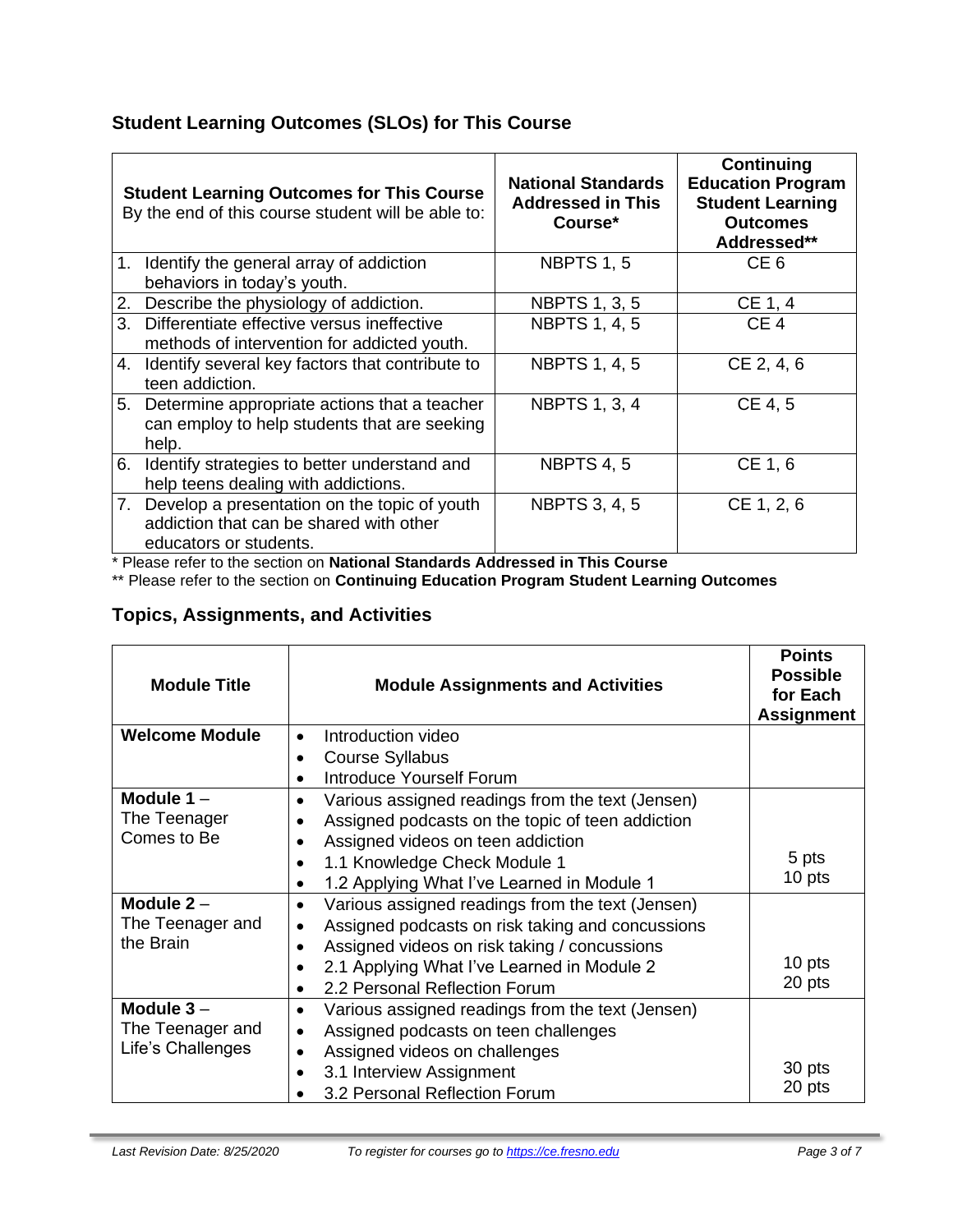| <b>Module Title</b>          | <b>Module Assignments and Activities</b>                                                                  | <b>Points</b><br><b>Possible</b><br>for Each<br><b>Assignment</b> |
|------------------------------|-----------------------------------------------------------------------------------------------------------|-------------------------------------------------------------------|
| Module $4-$                  | Various assigned readings from the text (Jensen)<br>$\bullet$                                             |                                                                   |
| The Teenager and<br>Drug Use | Assigned podcasts on the topic of drug addictions                                                         |                                                                   |
|                              | Assigned videos on teen drug use and addictions<br>4.1 Create and Share a Lesson or Resource<br>$\bullet$ | 30 pts                                                            |
| Module $5-$                  | Various assigned readings from the text (Jensen)<br>٠                                                     |                                                                   |
| The Teenager and             | Assigned podcasts on the topic of tech addictions<br>$\bullet$                                            |                                                                   |
| <b>Technology Today</b>      | Assigned videos on technology addictions<br>$\bullet$                                                     |                                                                   |
|                              | 5.1 Create and Administer a Technology Survey<br>٠                                                        | 30 pts                                                            |
| Module $6-$                  | Various assigned readings from the text (Jensen)<br>$\bullet$                                             |                                                                   |
| The Teenager and             | Assigned podcasts on the topic of social distractions<br>$\bullet$                                        |                                                                   |
| <b>Social Distractions</b>   | Assigned videos on social distractions<br>$\bullet$                                                       |                                                                   |
|                              | 6.1 Journal Assignment A on Module 6<br>$\bullet$                                                         | 5 pts                                                             |
| Module $7 -$                 | Various assigned readings from the text (Jensen)<br>$\bullet$                                             |                                                                   |
| The Teenager and             | Assigned podcasts on the topic of successful teens<br>$\bullet$                                           |                                                                   |
| the Future                   | 7.1 Journal Assignment B on Module 7                                                                      | 5 pts                                                             |
| Module $8-$                  | 8.1 Research Organizations that Help<br>$\bullet$                                                         | 20 pts                                                            |
| <b>Final Project</b>         | 8.2 Prepare a Presentation                                                                                | 30 pts                                                            |
|                              | 8.3 Final Reflection Forum                                                                                | 5 pts                                                             |
| Course Wrap-up-              | <b>Course Evaluation</b><br>$\bullet$                                                                     |                                                                   |
| Grading and                  | <b>Course Completion Checklist</b><br>$\bullet$                                                           |                                                                   |
| Evaluation                   | <b>Grade Request / Transcript Request</b>                                                                 |                                                                   |
|                              | <b>TOTAL POINTS</b>                                                                                       | 220 points                                                        |

## **Grading Policies, Rubrics, and Requirements for Assignments**

#### **Grading Policies and Rubrics**

- Assignments will be graded per criteria presented in the course rubrics.
- $A = 90-100\%$  and  $B = 80-89\%$ , (anything below 80% will not receive credit.)
- Students must earn a minimum of 80% to received credit for the assignment.
- The discernment between an A or a B is at the discretion of the instructor based on the quality of work submitted (see course rubrics).
- Coursework falling short of a quality equaling a B or a Credit Grade will be returned with further instructions.
- All assignments must be completed to receive a grade. In addition, all assignments are expected to reflect the quality that teacher-training institutions require of professional educators. If completed assignments do not meet this standard, students will be notified with further instructions from the instructor.

#### **Writing Requirements**

- **Superior:** Writing is clear, succinct, and reflects graduate level expectations. Clearly addresses all parts of the writing task. Maintains a consistent point of view and organizational structure. Include relevant facts, details, and explanations.
- **Standard:** Writing is acceptable with very few mistakes in grammar and spelling. Addresses most parts of the writing task. Maintains a mostly consistent point of view and organizational structure. Include mostly relevant facts, details, and explanations.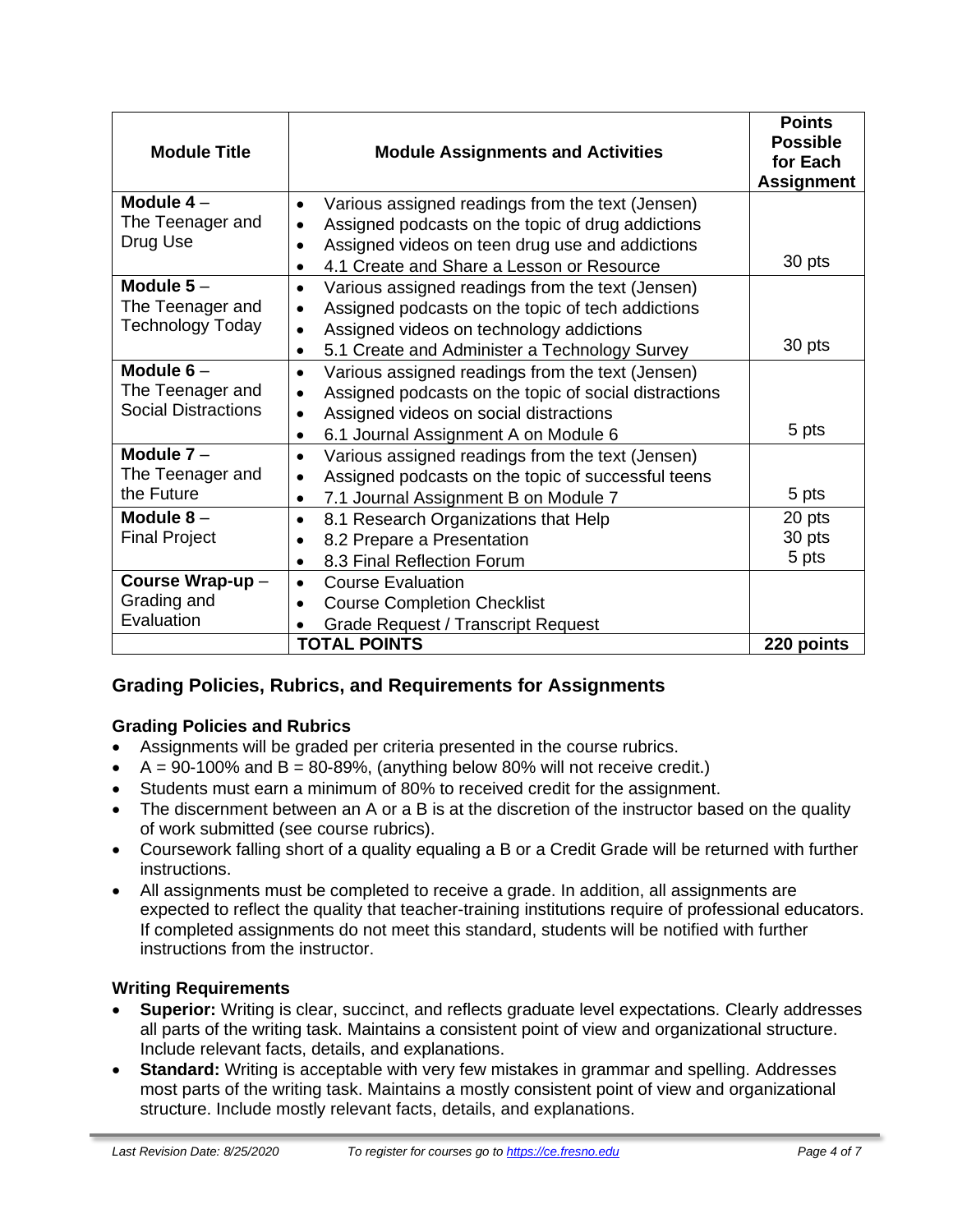• **Sub-standard:** Writing contains noticeable mistakes in grammar and spelling. Does not address all parts of the writing task. Lacks a consistent point of view and organization structure. May include marginally relevant facts, details, and explanations.

#### **Lesson Plan Requirements**

- **Superior:** Instructional goals and objectives clearly stated. Instructional strategies appropriate for learning outcome(s). Method for assessing student learning and evaluating instruction is clearly delineated and authentic. All materials necessary for student and teacher to complete lesson clearly listed.
- **Standard:** Instructional goals and objectives are stated but are not easy to understand. Some instructional strategies are appropriate for learning outcome(s). Method for assessing student learning and evaluating instruction is present. Most materials necessary for student and teacher to complete lesson are listed.
- **Sub-standard:** Instructional goals and objectives are not stated. Learners cannot tell what is expected of them. Instructional strategies are missing or strategies used are inappropriate. Method for assessing student learning and evaluating instruction is missing. Materials necessary for student and teacher to complete lesson are missing.

#### **Discussion Forum Requirements**

- **Superior:** Response was at least 1 page (3 fully developed paragraphs) in length. Thoroughly answered all the posed questions, followed all the assignment directions, proper grammar and no spelling errors. Language is clear, concise, and easy to understand. Uses terminology appropriately and is logically organized.
- **Standard:** Response was ½ to 1 page in length (2-3 fully developed paragraphs). Answered all the questions but did not provide an in-depth analysis, followed most of the assignment directions, proper grammar and no spelling errors. Language is comprehensible, but there a few passages that are difficult to understand. The organization is generally good.
- **Sub-standard:** Response was less than ½ page in length (1 paragraph). Did not answer all the required questions and/or statements or responses were superficial, vague, or unclear, did not follow the assignment directions, many grammar and spelling errors. Is adequately written, but may use some terms incorrectly; may need to be read two or more times to be understood.

#### **Instructor/Student Contact Information**

Throughout the course participants will be communicating with the instructor and their classmates on a regular basis using asynchronous discussion forums. A virtual office is utilized for class questions and students are provided with instructor contact information in the event they want to make email or phone contact. In addition, students are encouraged to email or phone the instructor at any time. Students will also receive feedback on the required assignments as they are submitted.

#### **Discussion Forums**

Participation is an important expectation of this course and all online courses. Online discussions promote reflection and analysis while allowing students to appreciate and evaluate positions that others express. While students may not be engaging with the same students throughout this course they will be expected to offer comments, questions, and replies to the discussion question whenever possible. The faculty role in the discussion forum is that of an observer and facilitator.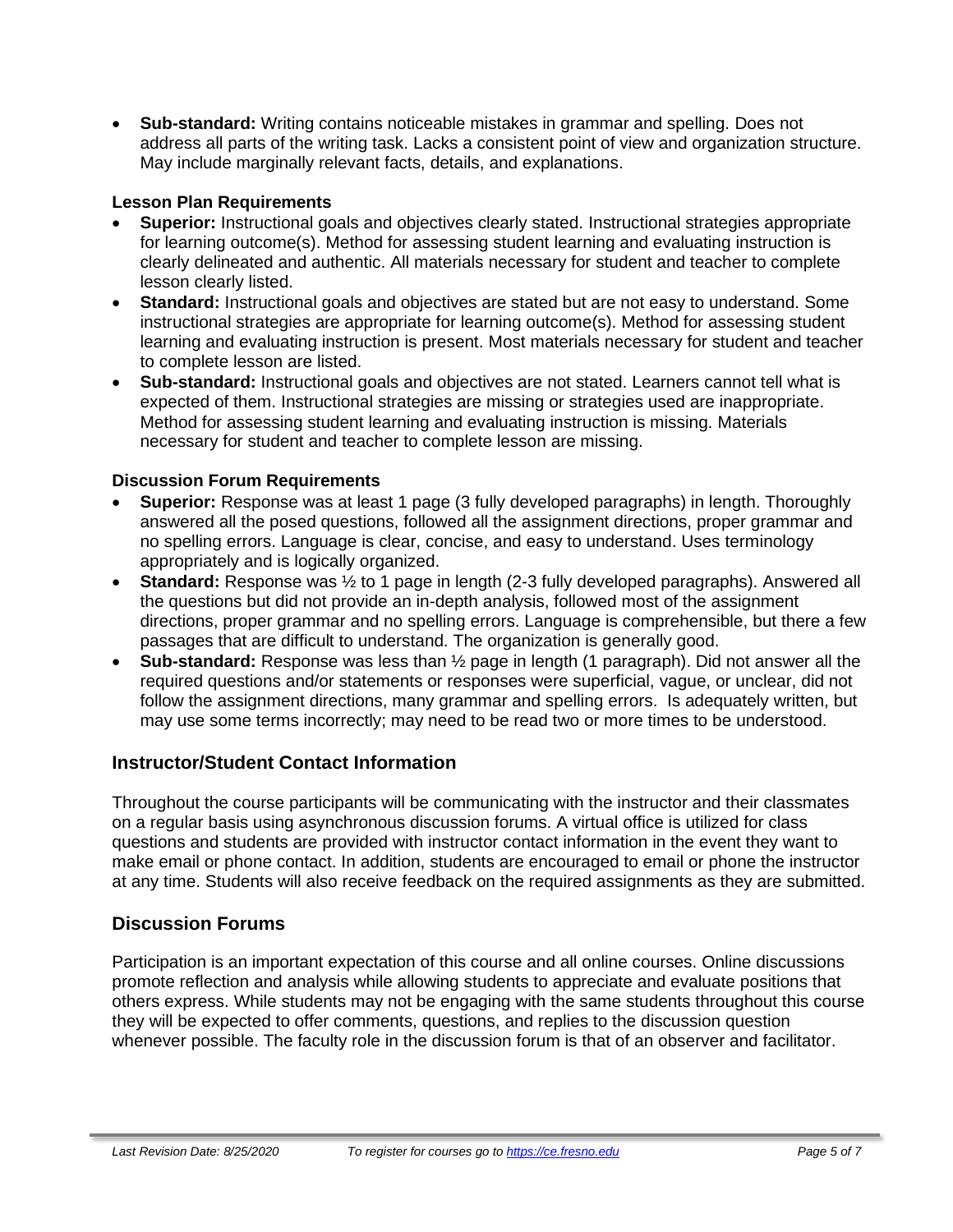#### **Coursework Hours**

Based on the Carnegie Unit standard, a unit of graduate credit measures academic credit based on the number of hours the student is engaged in learning. This includes all time spent on the course: reading the textbook, watching videos, listening to audio lessons, researching topics, writing papers, creating projects, developing lesson plans, posting to discussion boards, etc. Coursework offered for FPU Continuing Education graduate credit adheres to 45 hours per semester unit for the 900-level courses. Therefore, a student will spend approximately 90 hours on a typical 2-unit course or 135 hours on a typical 3-unit course.

## **Services for Students with Disabilities**

Students with disabilities are eligible for reasonable accommodations in their academic work in all classes. In order to receive assistance, the student with a disability must provide the Academic Support Center with documentation, which describes the specific disability. The documentation must be from a qualified professional in the area of the disability (i.e. psychologist, physician or educational diagnostician). Students with disabilities should contact the Academic Support Center to discuss academic and other needs as soon as they are diagnosed with a disability. Once documentation is on file, arrangements for reasonable accommodations can be made. For more information and for downloadable forms, please go to [https://www.fresno.edu/students/academic](https://www.fresno.edu/students/academic-support/services-students-disabilities)[support/services-students-disabilities.](https://www.fresno.edu/students/academic-support/services-students-disabilities)

## **Plagiarism and Academic Honesty**

All people participating in the educational process at Fresno Pacific University are expected to pursue honesty and integrity in all aspects of their academic work. Academic dishonesty, including plagiarism, will be handled per the procedures set forth in the Fresno Pacific University Catalogue <https://www.fresno.edu/students/registrars-office/academic-catalogs>

## **Technology Requirements**

To successfully complete the course requirements, course participants will need Internet access, can send and receive email, know how to manage simple files in a word processing program, and have a basic understanding of the Internet. Please remember that the instructor is not able to offer technical support. If you need technical support, please contact your Internet Service Provider.

**Moodle:** This course will be delivered totally online. Moodle is a learning management system that provides students access to online resources, documents, graded assignments, quizzes, discussion forums, etc. Moodle is easy to learn and has a friendly user interface. To learn more about Moodle, go to [https://docs.moodle.org/33/en/Student\\_FAQ.](https://docs.moodle.org/33/en/Student_FAQ) There are also some student tutorials on the Center for Online Learning website at Fresno Pacific University - [https://col.fresno.edu/student.](https://col.fresno.edu/student)

**Moodle Site Login and Passwords:** Students will need to have internet access to log onto [https://ce-connect.fresno.edu.](https://ce-connect.fresno.edu/) The username and password numbers for Moodle access will be sent to you by the university using the email address you submitted at the time of registration. The instructor will then contact you with a welcome communication. If you need help with your username and password recovery, please contact the Continuing Education office at (800) 372- 5505 or (559) 453-2000 during regular office hours - Mon-Fri 8:00 am to 5:00 pm. or email them at [prof.dev@fresno.edu.](mailto:prof.dev@fresno.edu)